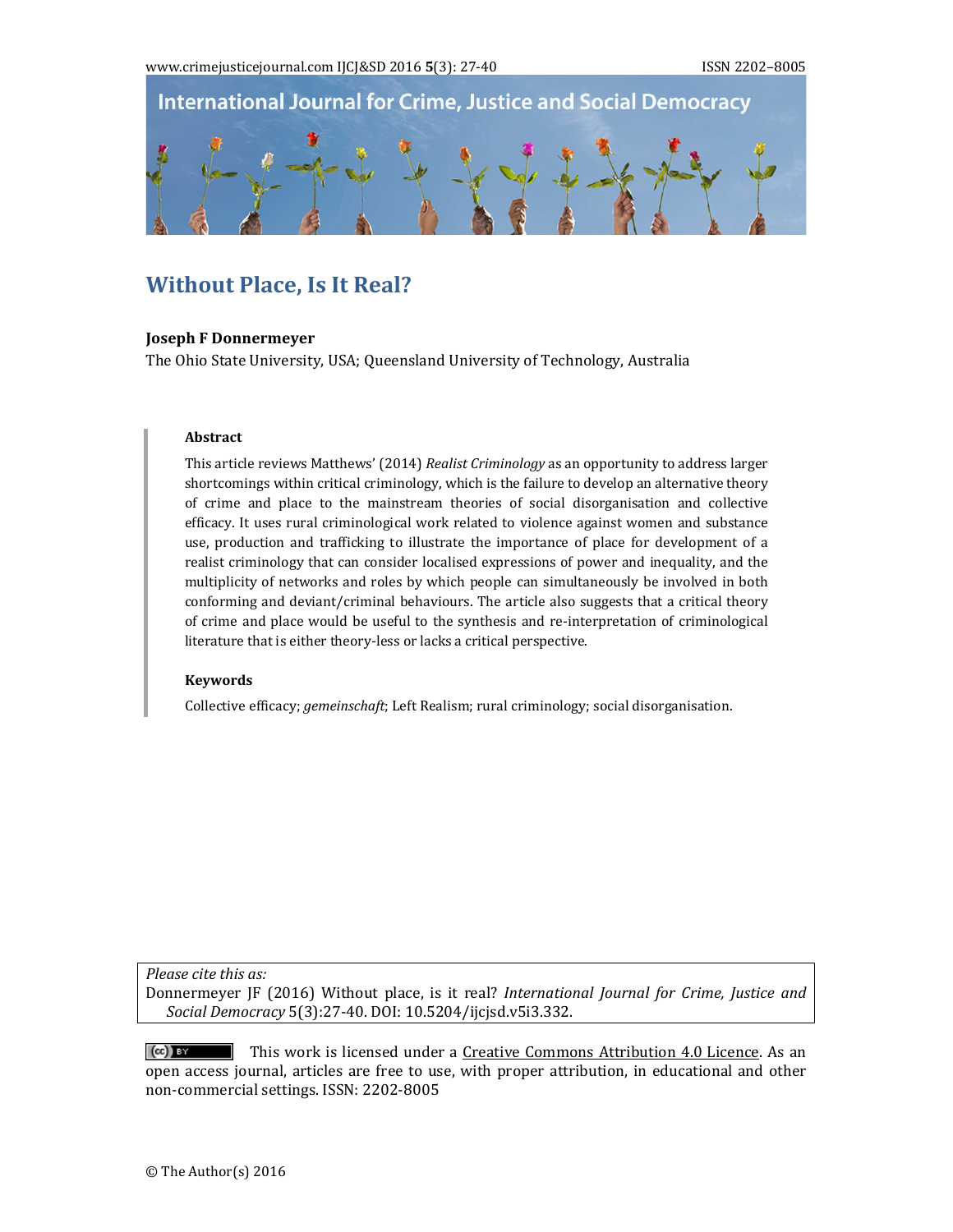## **Introduction**

... the local is the only universal. (US poet, William Carlos Williams)<sup>1</sup>

I begin with a simple claim: most critical criminologies ignore the reality of place, leaving placebased criminological scholarship hostage to the theoretical stumbles and methodological monotony of social disorganisation theory and the theory of collective efficacy (Donnermeyer 2015; Donnermeyer and DeKeseredy 2014; Donnermeyer, Scott and Barclay 2013). This represents an amazing misstep given how much various strands of what usually falls under the umbrella of critical criminology is locality-focused by implication, but rarely by overt design. The tradition of keeping place in its 'place' – secondary, subsidiary, and not quite visible – continues with the newest attempt to revive and re-write an important strand of critical criminology, this time by Roger Matthews (2014) in his new book *Realist Criminology*.

As I read this book, which occasionally sparkles with interesting insights and is clearly written in a style which shows the author's passion for the subject matter, I was struck by how often I could find passages where place was assumed or mentioned blithely, but never fully recognised in a way that brings 'new' thinking (Taylor, Walton and Young 1973) to critical criminology and, in particular, to a realist criminology. In fact, I marked nearly three dozen places in the textual narrative and argumentations of *Realist Criminology* (Matthews 2014) where place is hidden behind a veil; it is there but we cannot quite see its face.<sup>2</sup> Finally, on pages  $148$  and  $149$  (only a few pages from the end of the final chapter), is Matthews' most explicit recognition of place where, noting the shift of criminology toward a concern with anti-social behaviours, he comments: 

... a defining element of the new mechanisms that have been developed for controlling anti-social behaviour is the emergence of the neighbourhood as the site in which civility is to be enacted and regulated, resulting in an increasing role for communities to define, survey and report incidents. (Matthews 2014: 149)

Certainly, not all criminological considerations, critical or otherwise, require a place-based perspective. Yet, the role of place – community, neighbourhood, town, hamlet, city, village, crossroads, municipality, shire, township, borough, and so on – provides the crucial context in which issues associated with society-wide definitions of crime, social class and inequality, patriarchy and discrimination, law enforcement and punishment, justice and most other issues of interest to criminologists, play out in a 'real' world. That is what C Wright Mills (1959) wanted us to understand: the micro may be the 'only' macro, not because structural or societalwide conditions are unimportant, but precisely because they are central to the lives of real people and the real places where these people live.

The purpose of this article is not to criticise Matthews' failed attempt to re-define the dimensions of a realist criminology. The book itself was mostly enjoyable to read, even though I kept whispering under my breath, continuously, in regard to the concept of place, 'you're so close, Roger, but you missed it again'. Instead, it is to take advantage of the shortcomings in Matthews' (2014) *Realist Criminology* to bring special consideration to what ought to be the pivotal role of a realist, critical theory of place within criminology and, conversely, of place in critical criminology. 

I claim no insights of Einstein-ian dimensions about this subject, but I do acknowledge the role that place has played in my own academic background as a rural sociologist who then became interested in crime amongst rural peoples and communities. I eventually recognised the important role that critical criminology has to play in our understanding of crime in a world in which urbanisation and globalisation may be pervasive, but that is also a world in which over  $45$ per cent of its population experiences these macro forces outside the metropolis. By doing so, I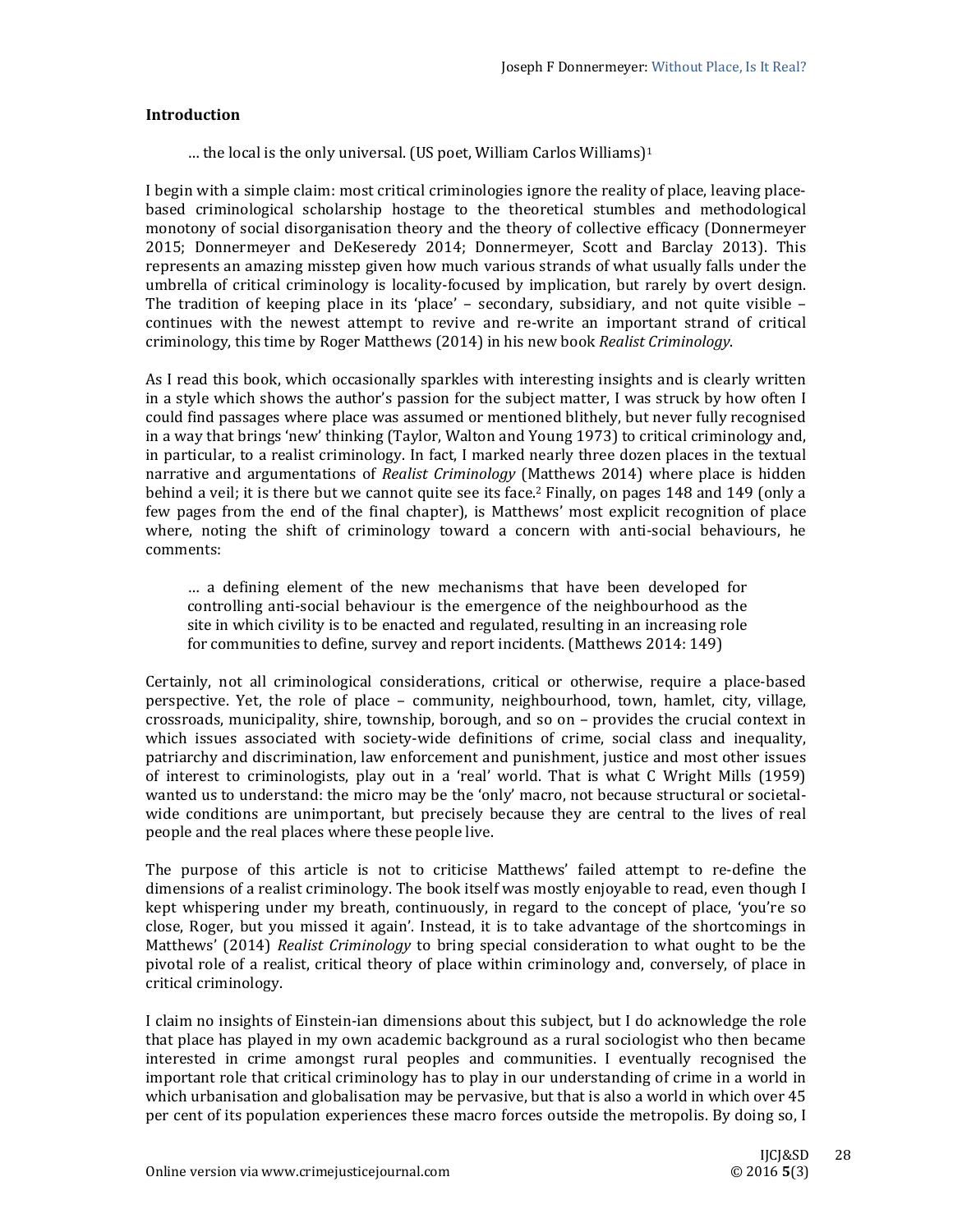highlight important rural work where a left realist perspective is already incorporated but neglected by Matthews; namely, violence against women. A second area with sizeable and obvious rural dimensions where Matthews' critical lens failed to focus is the rural realities of drug use, production and trafficking. But first, I begin this essay with a brief discourse on criminological theories of place and my own epiphany about crime in the context of a rural locality. 

# **Rural realities of crime and place**

As the noted rural scholar, Ralph Weisheit  $(2015: 3)$  observed, 'while most rural people live in urban areas, most places are rural'. Despite the vast, geographic sprawl of cities and suburbs around the world, the ever-encroaching tentacles of highways and electronic forms of communication across the globe, and the penetration of capitalist enterprises into the most remote places and isolated cultures on this planet, the world's geography remains sparsely populated. In a sense, cities can be viewed as islands in a sea of rurality.

Of course, sparsely populated is 'in the eye of the beholder'. The non-metropolitan (that is, rural) counties of the Midwestern US state of Ohio are densely packed with people when compared to the remote regions of inland Australia or the vast stretches of nearly unoccupied Amazonian rain forest. Yet, together they represent not only a wide variation in places considered rural but, by virtue of this diversity, they offer a rich laboratory for the application of critical criminology in all of its manifestations, including a realist approach.

Even though there are those in mainstream criminology who exhibit a laggard's mentality, still equating the city with significance and the rural with insignificance, a large share of the criminological community now thinks otherwise. One reason for this shift is rather ironic, because a major impetus for the growth of rural criminology over the past quarter century is the application of social disorganisation theory to the examination of statistical variations in official rates of crime in non-urban locales (Donnermeyer and DeKeseredy 2014).

The influence of social disorganisation theory on rural scholarship, especially in helping its emergence from a more scattered and marginal status during most of the twentieth century to what it is today, makes sense. Census data to measure so-called conditions of disorganisation and criminal justice records to create indices of crime are both fairly uniform across all the jurisdictions of the police and other criminal justice agencies of many countries, but particularly in those regions where most criminologists (including those with a critical orientation) seem to reside – in what I sometimes call the 'big four' of Australia, Canada, the United Kingdom and the United States. This penetration of criminological statistical studies into the rural and remote regions of these countries carried the same baggage of methodological and theoretical shortcomings associated with the abstracted empiricism so vividly described and parodied by the late  $lock$  Young  $(2011)$ . Nonetheless, along with the convergence of other forms of nonurban scholarship, this trend helped bring a focus to rural criminology that largely did not exist before the 1990s.

In a countless array of studies, mostly using secondary datasets emanating from the criminal justice agencies of the 'big four', attempts were made to apply a theory to understanding rural crime rate variations that had emerged three quarters of a century ago in the city of Chicago (Lilly, Cullen and Ball 2015). The results were frequently inconsistent with urban-based studies (Donnermeyer and DeKeseredy 2014). Kaylen and Pridemore (2012) observed, after testing for themselves both the antecedent and systemic versions of social disorganisation theory to rural rates of violence and crime, that the theory has its obvious limitations.<sup>3</sup> The rural findings were frequently inconsistent with what the preponderance of the urban literature had found, no matter how the various factors were measured. Hence, its generalisability was limited, and perhaps this suggests deeper problems with its assumptions and causal logic, beyond problems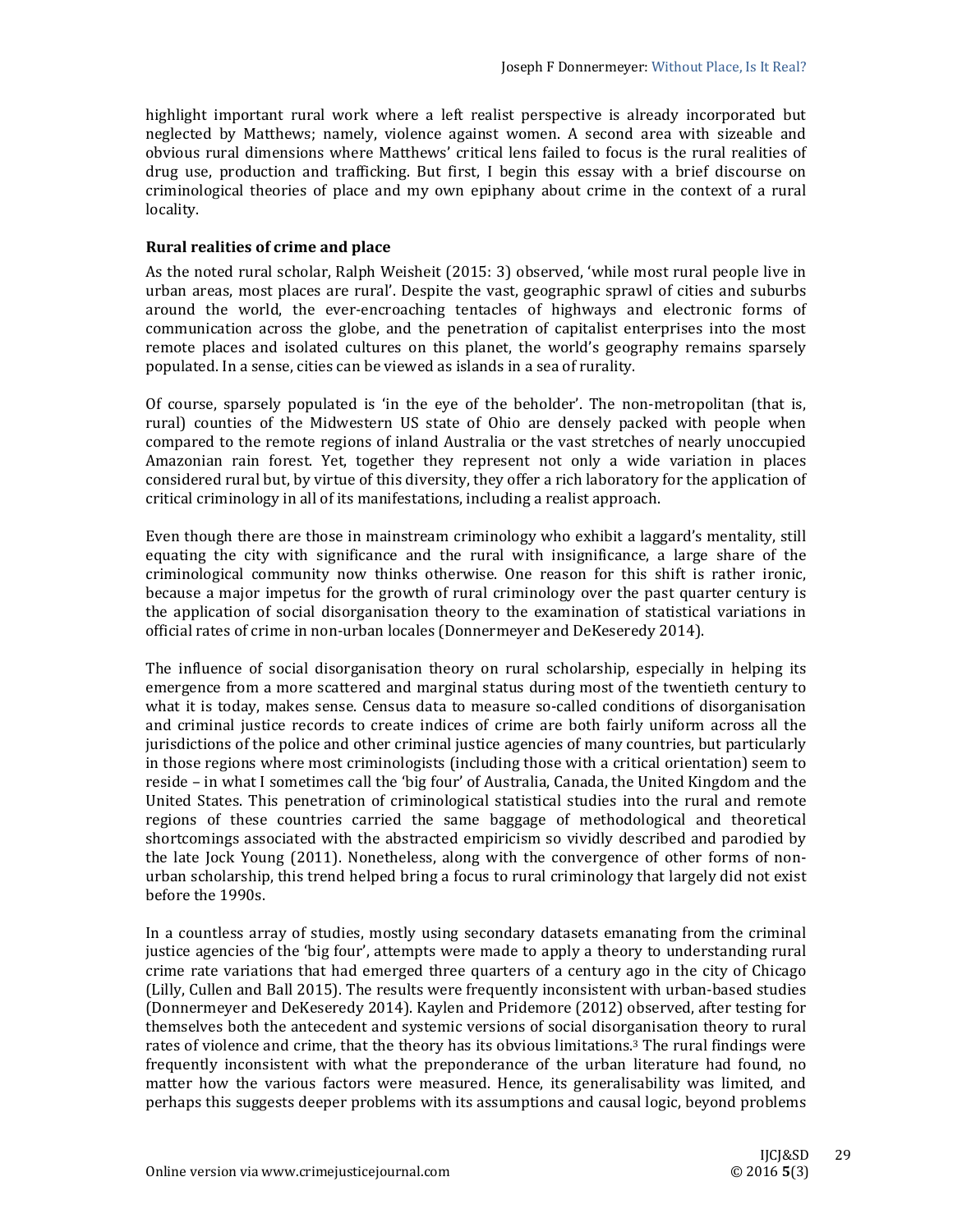with measurement of key variables. Also, Wells and Weisheit (2012), in an analysis focused on US counties using the traditional independent and dependent variables employed by social disorganisation theory, discovered that, as the explained variance incrementally went down with size of place – that is, as the population of the unit of analysis declined in size – the theory was less effective in explaining the variance for official rates of crime.

Hence, in a way that Hegel (Russell 1945) would enjoy (and Jock Young as well), the abstracted empiricism which drives so much of mainstream criminology helped organise and coalesce the emergence of rural criminology, with the caveat that the rural findings now challenge the methodological base and conceptual assumptions of social disorganisation theory itself and, by extension, the latter-day version known as the theory of collective efficacy (Sampson 2012).

My own epiphany emerged from and was reinforced by the rural work of colleagues in Australia. Interviews with farmers indicated the extent to which they were stealing from each other. Victims were reluctant to 'dob in' their neighbor because of the difficulties it would cause the victim when living in a small, tight-knit community where everyone, quite literally, knows everyone else. Local police officers sometimes judged the significance of a crime reported by victims based on their relative marginality within the class structure of the local community (Barclay, Donnermeyer and Jobes 2004). There is nothing really new in these findings, except for the contrast in the way that the supposed *gemeinschaft* quality (Tönnies 1955) of these smaller places revealed a reality that was contrary to well-established stereotypes about the rural context. These were hardly the places that fit the image of 'disorganised' and, in fact, it was the very cohesion found at these localities that facilitated specific expressions of crime.

Soon after, the rural realities of Australia were examined by Hogg and Carrington (2006) in their ground-breaking book, *Policing the Rural Crisis*, a title that rightly so derives from the now classic work by Hall et al. (1978). The authors of this earlier publication observed that 'the presence of durable local networks of informal sanctioning and social control in some rural communities, in particular, raises the question, not only of the scale of rural "crime", but of the extent to which such communities have been brought within the domain of pacification of the administrative state...' (Hall et al. 1978: 77). Hence, even though Hogg and Carrington (2006) note the degree that rural rates match or exceed urban rates, based on formal police recordkeeping, they speculate that the normative and social structures of small, rural communities may actually suppress the reporting of crime and, indeed, may facilitate some forms of offending that a positivist, statistical approach would never find.

Hogg and Carrington  $(2006)$  were among the first scholars to suggest what has become an emerging critique of mainstream criminology by a more critical rural criminology that in essence says: *there is no such thing as social disorganisation* (Donnermeyer 2015; Donnermeyer and DeKeseredy 2008, 2014). Instead, there is a reality that is indeed place-based, regardless of population size and density. It is this: all places include multiple forms of organisation which can simultaneously facilitate and/or constrain specific forms of offending, based on the multitudinous ways societies, especially the powerful therein, chose to define what is deviant and illegal and what is not (Donnermeyer  $2015$ ). Those without power often finds ways to resist hegemonic authority and culture, creating their own subcultural variants, whilst others shift in and out of mainstream and deviant networks, masking their participation in the latter when associating with others in the former. Hence, the organisation-disorganisation continuum of social disorganisation theory (Kubrin 2009) is a linear, functionalist way of thinking which has no validity in a realist criminology of place.

In actual fact, none of the rural scholars should take credit for this observation as a completely original idea, because urban scholars working from distinctive theoretical perspectives and methodological approaches throughout the twentieth century – including, among others, Gans  $(1962)$ , Wacquant  $(1993, 2008)$ , Whyte  $(1943)$  and Wilson  $(1987)$  – made this same essential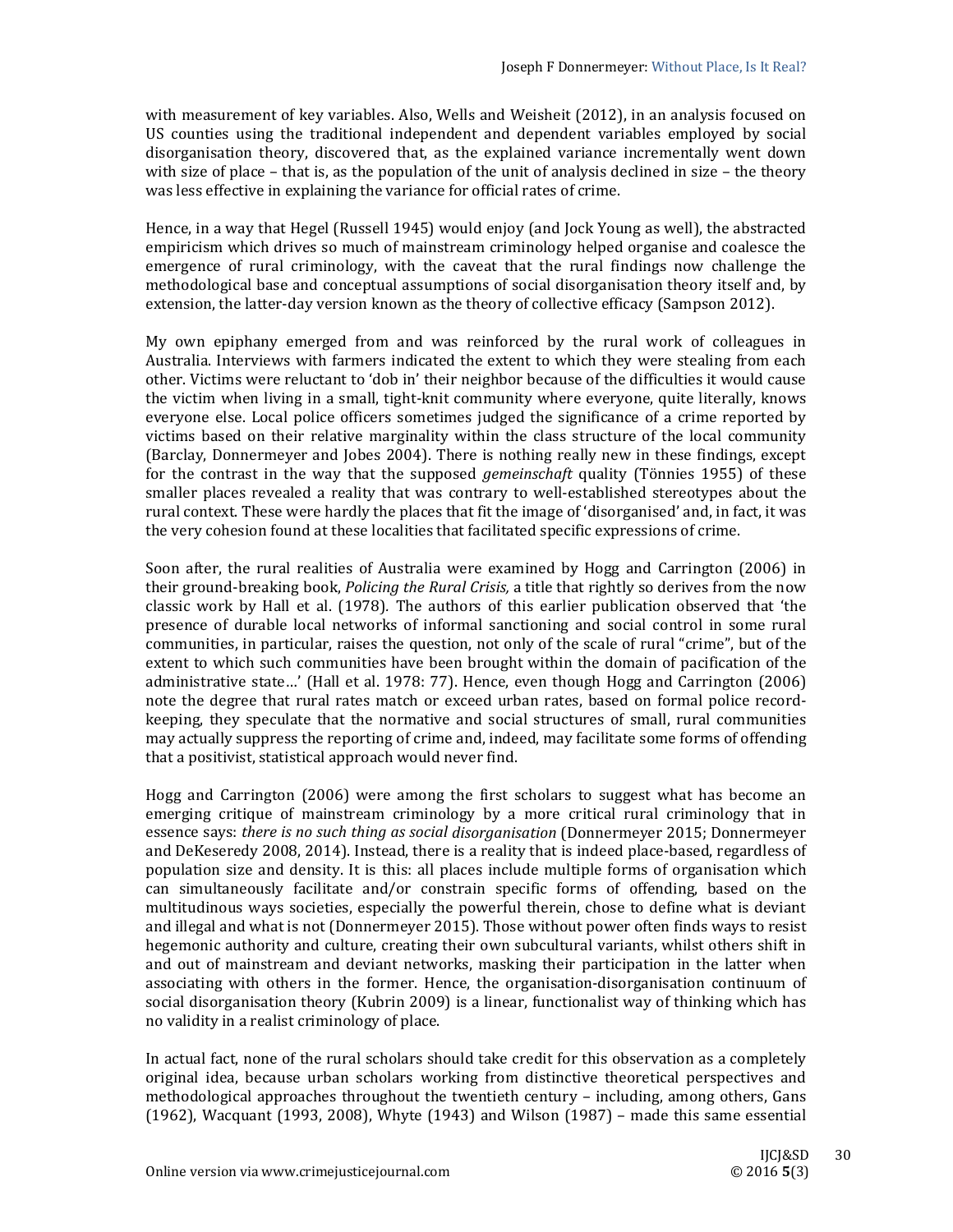point. There is no such thing as social disorganisation but, indeed, there are forms of social organisation that do not represent the middle-class assumptions about normality found in the theories of social disorganisation and collective efficacy.

As social disorganisation theory turned away from its cultural deviance/subcultural roots under the influence of Kornhauser's (1978) revisionist meanderings, what remained re-acquired its popularity with mainstream criminology during the 1980s and 1990s. The parts that survived were the parts isomorphic to the arithmetic process. Hence, urban-focused social disorganisation theory raced headlong into the twenty-first century on the dizzying rapture of large databases, sophisticated statistical analyses, and the turning of a purposive 'blind-eye' to the biases inherent in official crime data (that is, the administrative state). At first, most rural scholars scurried to follow.

Obscured was the potentially critical nature of social disorganisation's original conceptual base because the founding fathers of the theory, however misleading this moniker may be, had a substantial view of the importance of subculture, immigration, neighbourhood segregation and ghettoisation, and poverty, as forces of social control (Shaw and McKay 1942). Like Matthews, however, they were close, but they did not take the subcultural perspective far enough. This is because they did not completely consider relationships of power and inequality in the context of how criminal behaviours are defined and how the contestation of definitions of unlawful behaviours at a larger, structural/societal level are major factors in the ghettoisation of crime and crime's enforcement in the working class and poor neighbourhoods of urban landscapes and rural countrysides alike. In other words, mainstream criminological theories of place and crime failed to fully reflect on how the 'local is the universal'.

The possibility of a realist, critical version of place-based criminological theory was also lost, for the most part, during critical criminology's emergence (Schwendinger, Schwendinger and Lynch 2002; DeKeseredy and Dragiewicz 2012). There was not much about social disorganisation theory which was attractive, as the original Chicago School version was now obscured by the revisionist models beginning with Kornhauser (1978) and continuing with the work of Bursik  $(1999)$ , Sampson  $(2012)$  and others who espoused one-dimensional interpretations of a community's social organisation through mostly statistical studies with large datasets. For the most part, numerous versions of critical criminology failed to incorporate a theory of place as the centralising viewpoint for their scholarly discourses. Either they failed to bring large-scale considerations of the relationship of inequality, power and discrimination to localised analyses of crime *vis*-*à*-*vis* a theory of place, or they delved into the cultural specifics of crime and deviance, forgetting that what happens within places reflects bigger societal realities. Pushed to the side were the ways the dynamics of place contextualise and symbolise the realities of macro- or society-wide structural conditions.

Oliver Goldsmith (1728-1774), in his still-read poem *The Deserted Village*, laments the demise of a small place he calls Auburn,<sup>4</sup> the decline of which was caused when 'trade's unfeeling train usurp the land and dispossess the swain' (Goldsmith 2002). Hardly a criminologist or sociologist is Goldsmith, but one cannot doubt his ability to see great significance in the particular, which is the essence of both *The Sociological Imagination* (Mills 1955) and *The Criminological Imagination* (Young 2011), but not Matthews' (2014) *Realist Criminology*. 

### **Violence against women**

Matthews  $(2014: 9-11)$  identifies five contributions made by feminist criminology, two of which are feminist challenges to mainstream criminological theory, and identification of the nature and extent to which women are the victims of violence. Yet, he curiously concludes that feminist criminology has lost 'much of its impetus' (Matthews  $2014: 11$ ) in recent years for the advancement of a realist criminology. He is particularly suspicious of what he describes as a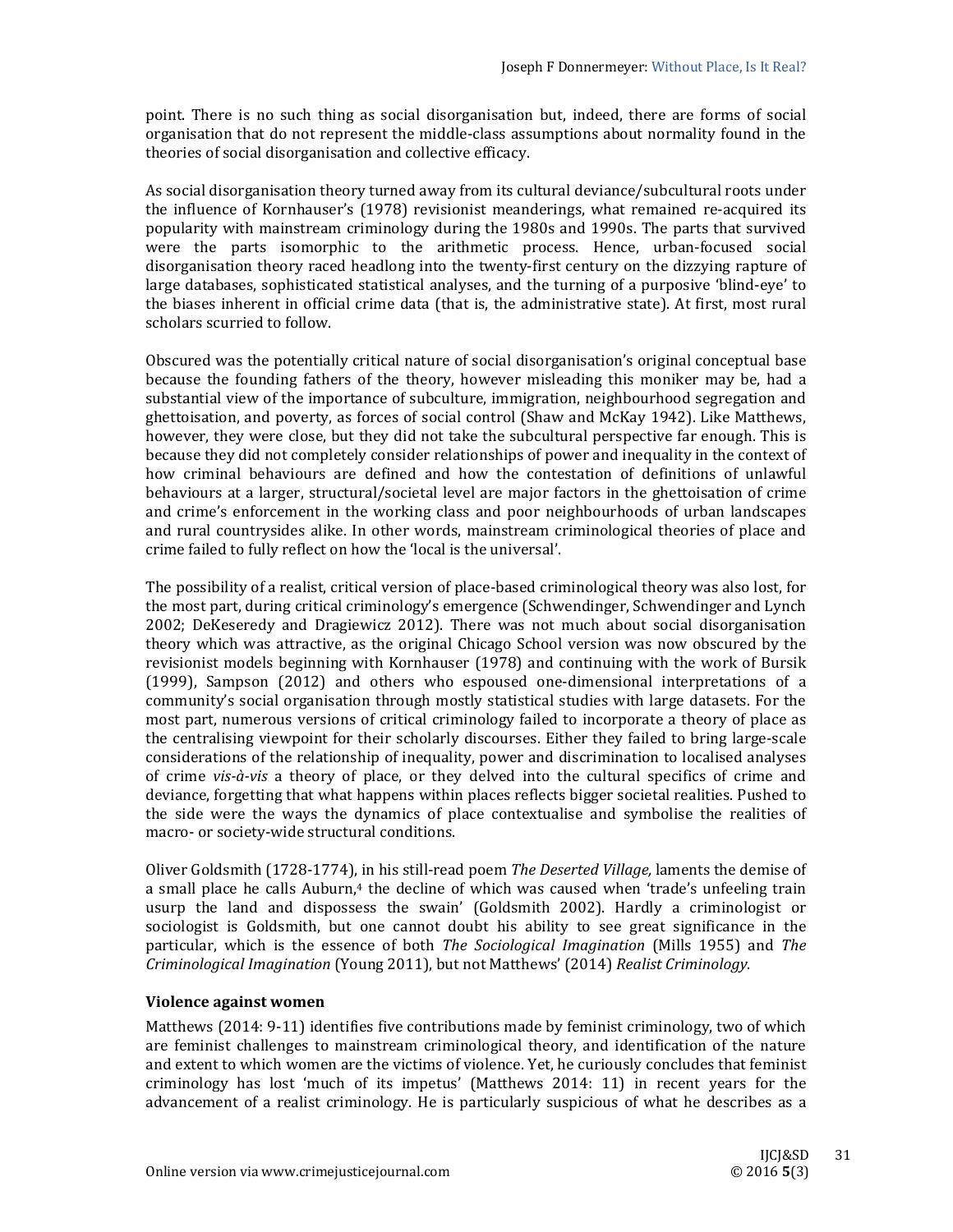turn in feminist work to postmodernist perspectives that simply depend on 'situated knowledge' to the extent that the relativistic orientation of more recent feminist scholarship fails to inform a broader understanding of the structural conditions of society, women's victimisation, and the patriarchal nature of criminal justice policy responses in so many societies around the world.

Rather than viewing Matthews' (2014) dismissal of feminist criminology as the short-sighted mistake of a single author, it is more instructive to view his misinterpretation as another example of his failure specifically, and critical criminology's failure more generally, to develop an alternative to a mainstream criminology of place, hence missing a magnificent opportunity to do what the back cover of *Realist Criminology* mistakenly claims to do: set a 'new agenda'. He may be right (and he may not) about the overly narrow approach of much of postmodernist versions of feminist criminologies, but that does not mean they have no value. The point is that, without a firm grasp on the role of place, Matthews is fenced in on either side of a macro and micro view of crime and criminal justice, and thus is unable to connect one to the other because he has no conceptual way to engage in a scholarly discourse to do so, often misjudging the one as a better form of scholarship than the other. He is unaware that one way to connect the macro and the micro is place. Hence, he is unable to use his conception of a realist approach to interpret and synthesise the value of both past and current strands of feminist thought and research, be they post-modernist or not.

Again, it is rural work which helps show how the importance of place is necessary to make a realist criminology real. In 1992, Patricia Gagne published a ground-breaking piece of empirical rural work on violence against women in which she first cites and criticises the work of Strauss and Gelles (1986) for their contention that 'husband abuse' is more prevalent than violence against the wife. Juxtaposed in her work is a very familiar methodological divide between scholars who use survey research and those who prefer a more ethnographic and, by extension, subcultural approach. To quote Gagne (1992: 388): 'Feminists contend that violence is a form of social control perpetuated which promote and support men's use of physical force against women ... They have argued that the focus on violence outside its context obscures power relations within the family and society'. For Gagne  $(1992)$ , that context is a small Appalachian community where violence was part of the patriarchal culture which objectified women and where the physical isolation of the place was transformed through patriarchy into 'persuasive control', social isolation of women, verbal threats, physical violence, and law enforcement and prosecutors who did little to help women as victims. She concludes (Gagne 1992: 413): 'I have shown how culture and the social structure provide a context in which the social control of women is achieved in a variety of ways, of which violence is only one'.

Perhaps Matthews (2014) would dismiss Gagne's (1992) work as diminutive or trivial, perhaps even as a harbinger of the criticisms he levels at postmodernist versions of feminist criminology. What Gagne (1992) shows, however, are two powerful messages for critical criminology specifically, and for all of criminology more generally. First, she smoothly links the specific to the general in a style that I believe C Wright Mills (1959) would admire. Second, even though it was not her intent, she demonstrates why rural criminological research has great potential to critique, revise and re-invent criminology, especially by creating a more critical criminology of place in which various localised expressions of inequality and power are considered centrally.

A great deal of the development of rural criminology can be said to be associated with research on violence against women. This may seem contradictory given the credit extended earlier in this essay to social disorganisation theory, despite its fatal flaws. Consider, for example, work on domestic violence in the rural context of another Appalachian community by a close cousin of Gagne (1992), Neil Websdale (1995, 1998), even though his conclusions were not in complete agreement with her results. His intent was to 'give voice' to rural women based on an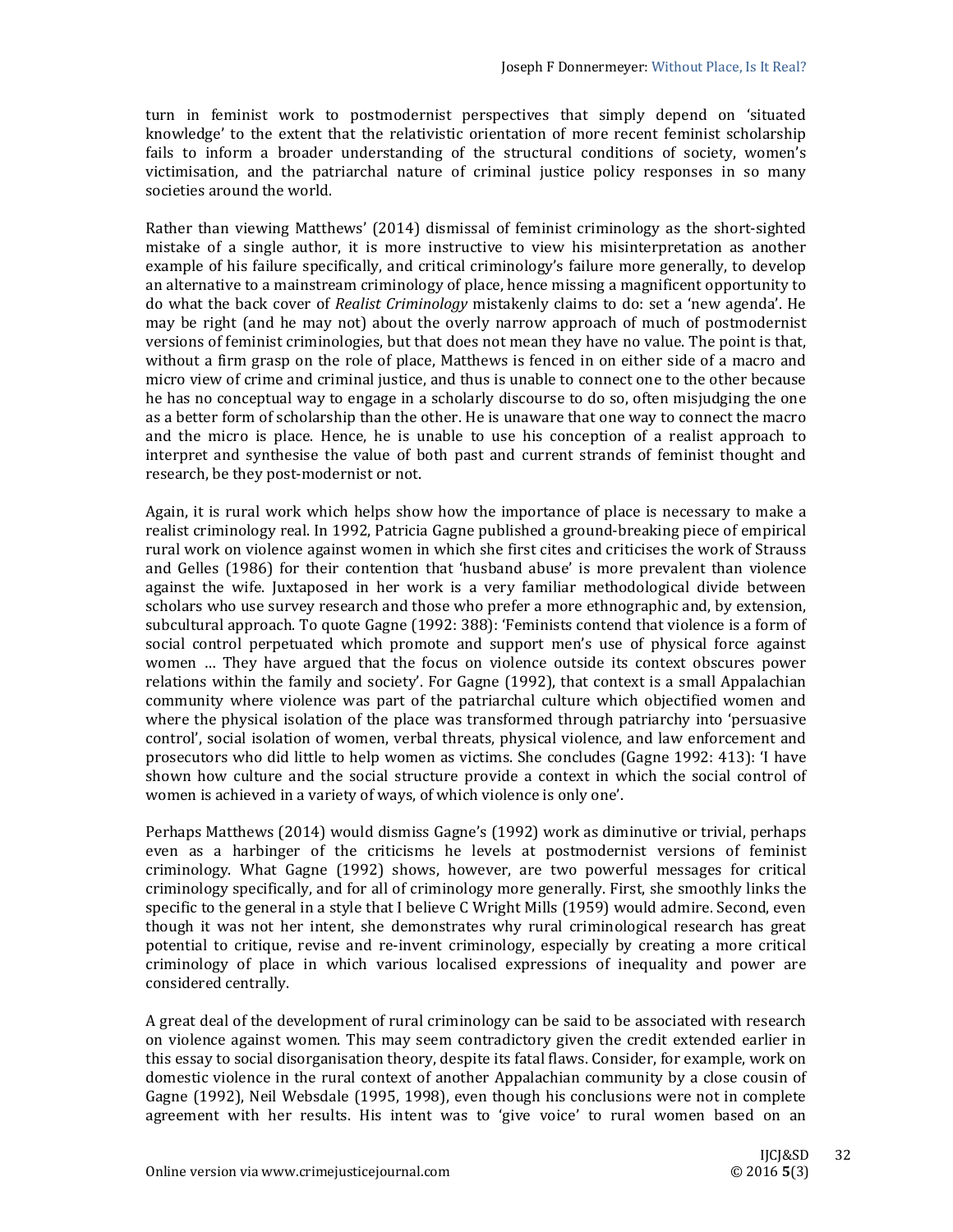ethnographic case study approach that discovered that, despite draconian forms of social control over abused women, they nonetheless found ways to engage in '... many acts of resistance and developed strategies to avoid being vulnerable to victimisation'. These acts included everything from considering possible types of revenge to planning ways of leaving when their male partners were too busy or gone for extended periods, such as on hunting trips, drinking at bars, and doing drugs.

DeKeseredy and Schwartz' (2009) monograph, *Dangerous Exits*, is a more consciously left realist approach to the study of violence against women in the rural context, and one that more explicitly seeks to link empirical research with theory-building. I was not surprised that Matthews  $(2014)$  was either not aware of their work or simply ignored it. In the case of *Dangerous Exits* (DeKeseredy and Schwartz 2009), a male-peer support model of sexual and physical violence against women who are attempting to separate from their husbands/male partners is presented to readers. Like the earlier work by Barclay, Donnermeyer and Jobes (2004), DeKeseredy and Schwartz (2012) play off of the hackneyed vision of the rural as comparatively free of crime by emphasising the extent to which the *gemeinschaft* or close-knit qualities of social networks and the normative strictures of smaller-sized places exhibit characteristics that contribute to offending, rather than to constraining it. Indeed, although merely a figurative expression with limited value for a realist theory of place except to bring out a quality long suppressed by the weight of mainstream criminological theories of place – much like earlier sociological theorists, including Tönnies, used ideal typologies to make explicit certain features of societies (McKinney 1966) - there is a 'dark side' to *gemeinschaft*.

Beyond these qualitatively inclined studies from the rural Appalachian regions of the US are a plethora of studies in the non-urban places of many other countries. Wendt's (2009) and Carrington and associates' work in Australia (Carrington and Scott 2008; Carrington et al. 2013), Jewkes et al.'s  $(2006)$  studies in South Africa, and research by a variety of authors on violence against women in rural India (Bhattacharyya, Bedi and Chhachhi 2011; Krishnan 2005; Srinivasan and Bedi 2007) are representative of this rich diversity of site-specific research, whether it is self-consciously feminist in orientation or not. However, what amazes me is how little of Matthews' (2014) book recognises the ways in which so much of this scholarship would not exist without the inspiration of feminist criminology. For example, the journal, *Violence Against Women,* publishes 15 issues each year, which alone debunks Matthews' (2014) claim of lost impetus.

John Donne (1572-1631), best known for his poem *No Man Is An Islande*, also composed a set of romantic lyrics titled *The Good-Morrow*. With due apologies to Mr Donne, I use a line from his magnificent prosody to reflect on Matthews' judgment that feminist criminology has 'lost much of its impetus in recent years'. The first line of the third stanza begins: 'My face in thine eye, thine in mine appears' (Allison et al. 1983). Perhaps the reality is that, by ignoring the sociological features of place and its ability to aid critical criminologists in finding commonality amongst a diversity of ethnographic and post-modernist case studies, whether from Appalachia or India, the impetus to find scholarly vitality in twenty-first century feminist criminology is completely lost on Matthews. The impetus is there more than ever before, if only he knew where and how to look for it.

# **Drugs and rural realities**

My favourite pages in *Realist Criminology* are in the second half of Chapter 5: 'From Cultural Criminology to Cultural Realism'. It is there where I believe Matthews creates useful synergies out of insights from a rich literature that the current gatekeepers of mainstream criminological theories of place have forgotten: namely, the subcultural dimensions of localities and the multiplicities of collective efficacies and forms of social organisation that exist within a place,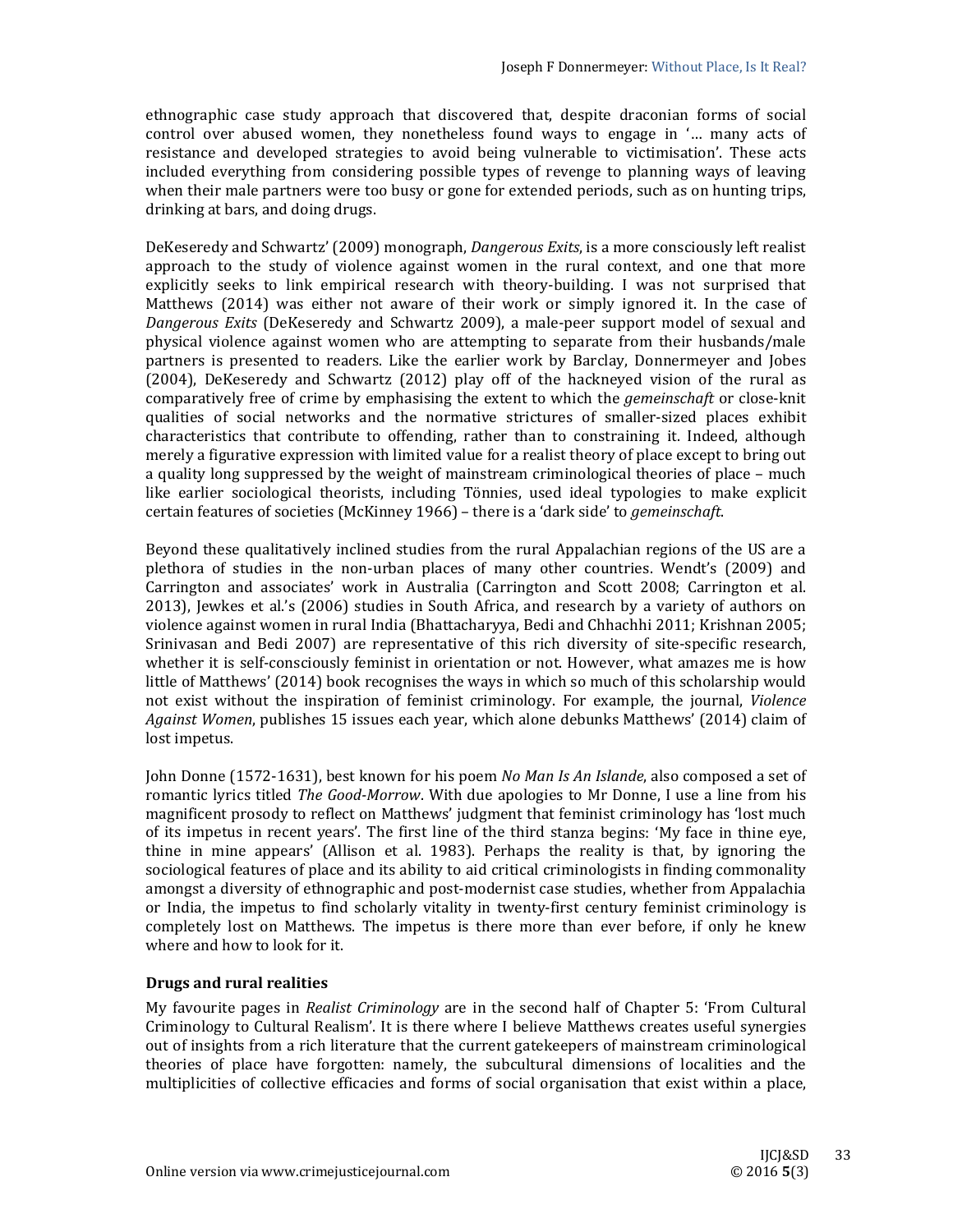and all at the same time. Even here, however, his insights are far short of building a new agenda for a realist criminology because he fails to recognise the theoretical importance of place.

Matthews  $(2014: 107)$  cites the left realist concept of the square of crime, to which cultural criminology brings '... meaning, energy and emotion, thereby turning this formal structure into a lived reality'. I agree, but add that the formal structure is also useful as a heuristic for the organisation of dispersed and unorganised literatures on substantive issues. In *Rural Criminology* (Donnermeyer and DeKeseredy 2014), the square of crime is used to bring conceptual clarity to such diverse issues as communities and crime, agricultural crime and substance use, to build up a more critical interpretation of literature that is either explicitly noncritical in its theoretical orientation or is essentially theory-less.

I also nod my head in affirmation when Matthew observes: 'We generalise in part because we aim to learn lessons from studying different situations, and generalisations are often accomplished through the process of comparison'  $(2014:109)$ . Even though he ignores his own advice on studies of the same type within the variants of feminist criminology, Matthews (2014) certainly recognises value in the ethnographic work of Phillippe Bourgois (2000) on homeless drug users, to which he devotes a number of pages.

Matthews  $(2014)$  uses the work of Bourgois  $(2000, 2003)$  to counter conservative images of street life in big cities. So, too, there is a kind of street life in every rural village, town and hamlet in the world, not only related to crime against women but also for drug use, production and trafficking. National level surveys, such as the Monitoring the Future (Johnston et al. 2015) and the National Household Survey of Drug Abuse (Substance Abuse and Mental Health Services 2014) long ago showed the equivalence in self-reported rates of illicit substance use in the US rural and urban populations. Further, a special rural edition of *Substance Use and Misuse* (Edwards and Donnermeyer 2002), with contributing authors from Australia to Nigeria to Costa Rica, affirm the significance of this topic for the study of rural crime.

Two recent publications, in particular, show the extent to which this issue is embedded in the social structure and cultural systems of rural communities. The first is a monograph by Garriott (2011) on the impact of methamphetamines in a rural area of the US state of West Virginia. His intent is to analyse not only the physical, psychological and sociological impacts of meth use in a rural locality, but the way its emergence has transformed the area. Mills' (1959) smile would certainly broaden with a passage from Garriott's  $(2011: 163)$  concluding chapter: 'The fact that responding to the methamphetamine problem could mobilise such a broad swath of the local community underscores the power that the concern with narcotics has in American political life'. 

Throughout the book, Garriott  $(2011)$  portrays a community not in terms of the disorganisational effects of meth's introduction, but as a community whose organisation shifts and changes in response to its adoption and diffusion. This thesis essentially refutes the theory of social disorganisation even as it establishes the relationship of social capital and networks – the essential building blocks of the born-again version of social disorganisation theory called the theory of collective efficacy (Sampson  $2012$ ) – to the effects of methamphetamines directly on those addicted, their families, local criminal justice agencies, and on the culture of the community itself. In a large sense, Garriott's (2011) analysis is a rural-based community-level version of a subcultural approach to constructing a realist criminology so positively touted by Matthews when he refers to Bourgois' (2000, 2003) work in Chapter 5.

Also consider the research of Stallwitz  $(2014)$  on the integration of heroin users and the 'heroin scene' in the Shetland Islands. Like Garriott (2011), her research also delved into the ways that localised social structures and cultures in rural localities changed in response to the diffusion of an illicit drug via the workers, mostly from the urban south of Great Britain, who came to labour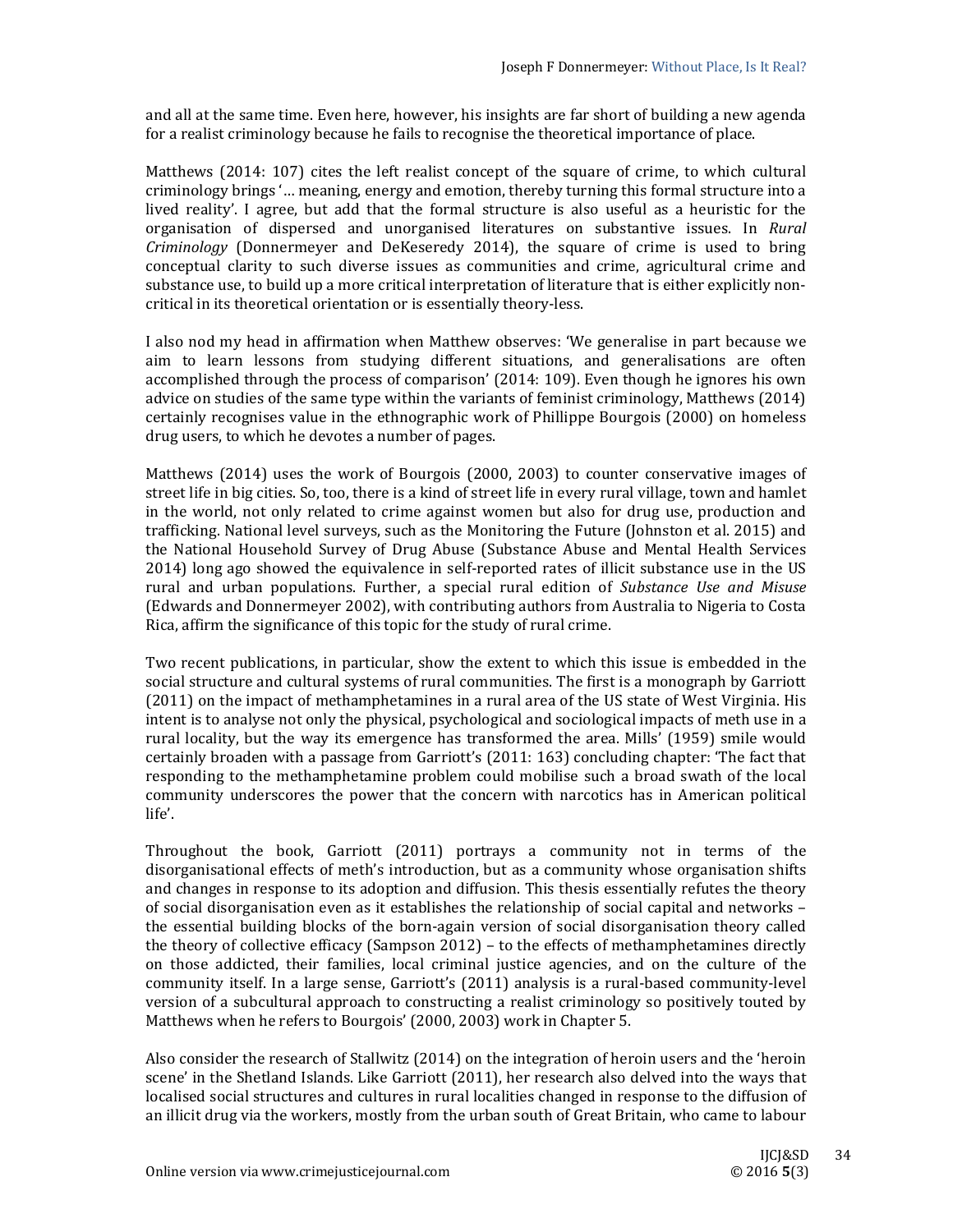at the shipping terminals for North Sea oil. Stallwitz  $(2014: 171)$  invents the concept of 'community-mindedness' as an alternative to Sampson's (2012) collective efficacy because it is a combination of 'spirit' or 'attitude', together with the social capacity of a locality: '... the development of community-mindedness depends on the realisation and adherence to diverse pro-social values and behavioural rules but also clearly defined sanctions ...'.

This community-mindedness formed the basis on which the new arrivals and their heroin addictions were governed locally through a strong normative system. The addicts were employed, they were not on the street causing disturbances, and were not engaged in predatory crimes (such as burglary and robbery). So long as their addictions did not disrupt the civic life of the community, these individuals co-existed side-by-side with a centuries-old culture of heavy alcohol use and the central role of pubs in the social life of the Shetland Islands. The stigma of being a known heroin user was reduced and tolerance of heroin users and heroin use was high. This form of social and cultural transitioning documented through what is essentially an ethnographic study of a newly emergent subculture in the Shetland Islands shows both the resilience of a community and the ways rural communities often respond to outside sources of change. 

Clearly, Garriott  $(2011)$  and Stallwitz  $(2014)$  are describing two rural localities in a very large world but, because they spent their scholarly energies on the investigation of crime within the context of place, they were able to achieve the same thing, which was to generalise, not in the sense of statistical representativeness but in terms of theory development and the link of microand macro-level social forces. If realist criminology is the ability to put both a human and a humane face on the context of crime and deviance, then Garriott (2011) and Stallwitz (2014) represent how rural criminological research can help set the new agenda Matthews  $(2014)$  so deeply craves.

Even though he nearly idolises Bourgois' research, Matthews seems to regard most other ethnographic, case study and post-modernist work as if they are undesirables living in a ghetto of some sort, and that is where they ought to stay, segregated off from what a realist criminology ought to be. Bourgois (2000, 2003) is the exception, the rare bird, and one of the few 'good' cultural realists. So, let's allow him in and keep most of that post-modernist scurvy out! Instead, what Matthews (2014) ought to do is work from a theory of place to re-interpret and integrate locality-based research into a realist criminology, regardless of the perceived theoretical and empirical imperfections this body of work may display. Hence, a realist criminology also needs to take a realistic approach to the scholarship of others, rather than one of exclusion, parochialism and scholarly snobbery. There is much in all the criminological literatures, even the a-theoretical and abstracted empiricist kind that Young (2011) so cleverly criticised, which can be re-interpreted through a critical lens, if there was a better theoretical sense of place.

'Anyone lived in a pretty how town' is the opening line to a poem of the same name by EE Cummings (1894-1962). Cummings' (1959) unique phraseologies sometimes baffle me until I give up and toss his work to a side-table of 'to-be-read-when-I-actually-do-retire' literature. But I have always viewed this line as symbolic of the oft-hidden diversity of places, both large and small. Ideals create a blandness that the remainder of Cummings' poem so cleverly, sarcastically and incisively describes and, by doing so, recognises that below the surface is the real version of these places. Analogously, it is the rural scholarship on both violence against women and drug use that so vividly describes the multiple realities which Matthews (2014) fails to see, except for the occasional work of scholars like Bourgois (2002).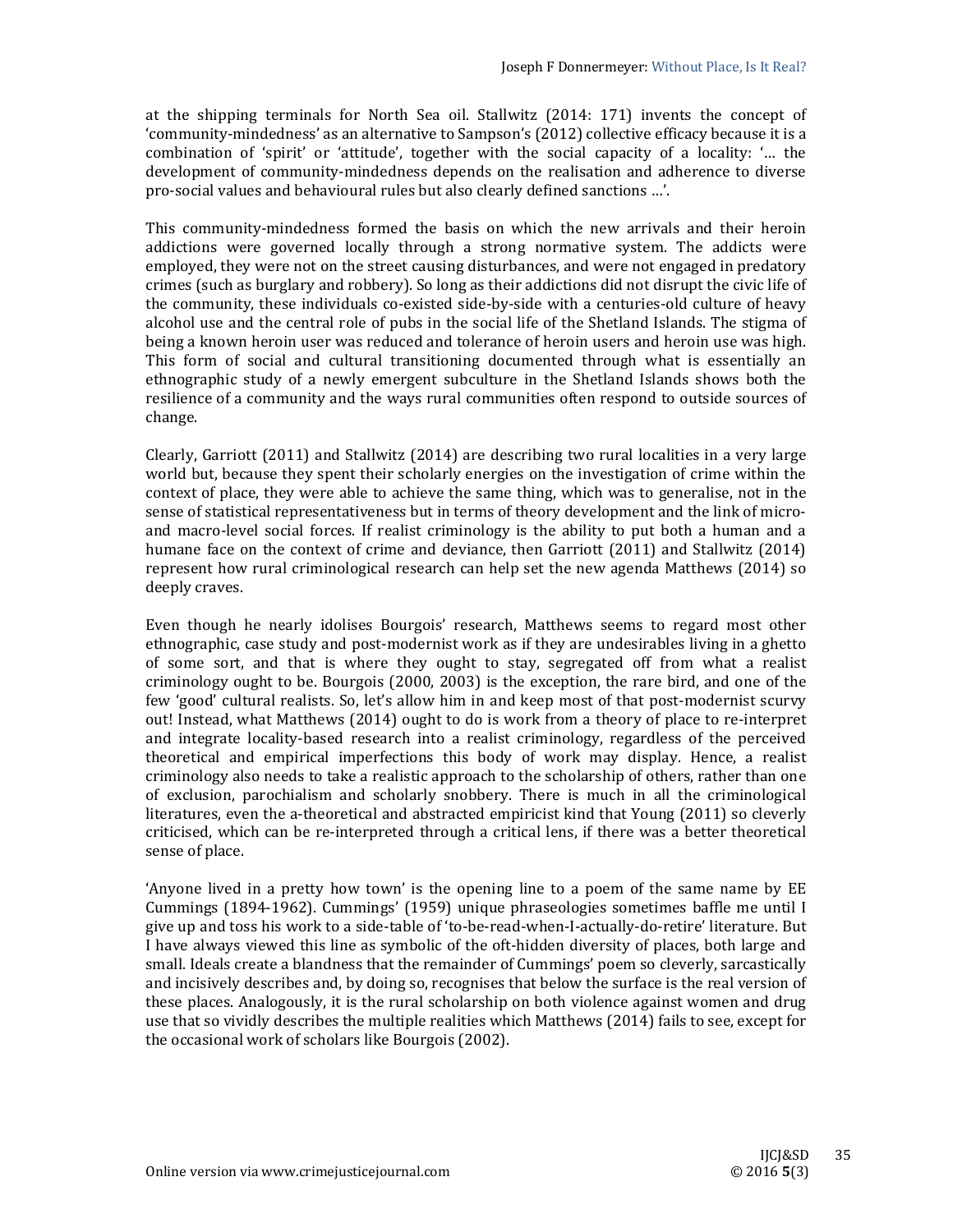## **Conclusions**

The concept of place goes back to the very origins of criminology and continues to inform criminological scholarship today: as it should! Unfortunately, it remains a concept rooted in a functionalist mode that ignores what are arguably the two underlying or latent social forces that unite all of critical criminology: inequality and power. Even Matthews' (2014: 149) most explicit use of place near the end of his monograph adopts a view that is, at its core, functionalist rather than critical. Neighbourhood is seen merely as a place where governance has been pushed down by state policy to control anti-social behaviours. It is a passive recipient of social structure and change, rather than an active agent of context and of subcultural emergences.

As a rural sociologist who first drifted into criminology and then into the open arms of critical criminology. I have always been baffled by the unproductive nit-picking and concept splitting I hear at criminology meetings and read in the critical criminological literature. It reminds me of exactly the criticism that was so frequently and correctly levelled at the work of Talcott Parsons a generation ago, and now seems to be a trait displayed by too many of the bright scholars I see around me who claim to have a critical orientation. Several years ago, when asked to write a chapter about rural crime and critical criminology, I attempted to create a single sentence statement of critical criminology's rich diversity:

... all approaches to critical criminology argue for a structural explanation (yes, even the postmodernist varieties) of crime, that is, crime is rooted in economic, social, political inequalities and social class, racism, hate, and other forms of segmented social organisation, reinforced and rationalised by culturally derived relativistic definitions of conforming, deviant, and criminal actions, which separate, segregate, and otherwise cause governments at all levels and people everywhere to differentially and discriminately enforce laws and punish offenders. (Donnermeyer 2012: 289)

My purpose in reviewing Matthews'  $(2014)$  monograph was to make the assertion that a realist approach is not possible without a clear theoretical orientation that recognises the centrality of place. Hence, the title: 'without place, is it real?'

Building up a place-based realist and critical criminology must begin with two straightforward assumptions that mainstream versions of social disorganisation theory and the theory of collective efficacy largely ignore, as does Matthews. First, place represents a micro-expression or microcosm of all of the inequalities found in the larger society. I agree with the rural sociologist, Ruth Liepins (2000: 30), who views the community as a place with 'temporally and locationally specific terrains of power and discourse'. This simple nine-word phrase recognises both structural inequalities and the ways that both the powerful and the marginal express the context of their locations within a specific physical and social space and, by extension, within the larger structural complexities of society. Liepins  $(2000)$  is not a criminologist and it is perhaps for this reason that she was able to think about the sociology of community unhampered by the assumptions that have become so firmly embedded in mainstream criminological theories of the same.

The second assumption necessary to create a realist and critical concept of place and crime has already been mentioned. It is this: within a specific locality, as seen in Liepins'  $(2000)$  nine words of wisdom, are multiple forms of collective efficacy, buttressed by overlapping networks or forms of social capital. Hence, one expression of collective efficacy may simultaneously constrain some types of crime whilst it encourages other types of crime. Examples ranging from agricultural victimisation to women as the victims of violence to drug production, trafficking and use, all facilitated by the small, tight-knit nature of rural communities, illustrates this dynamic. That is the value of rural criminology as its distinctive theoretical contribution to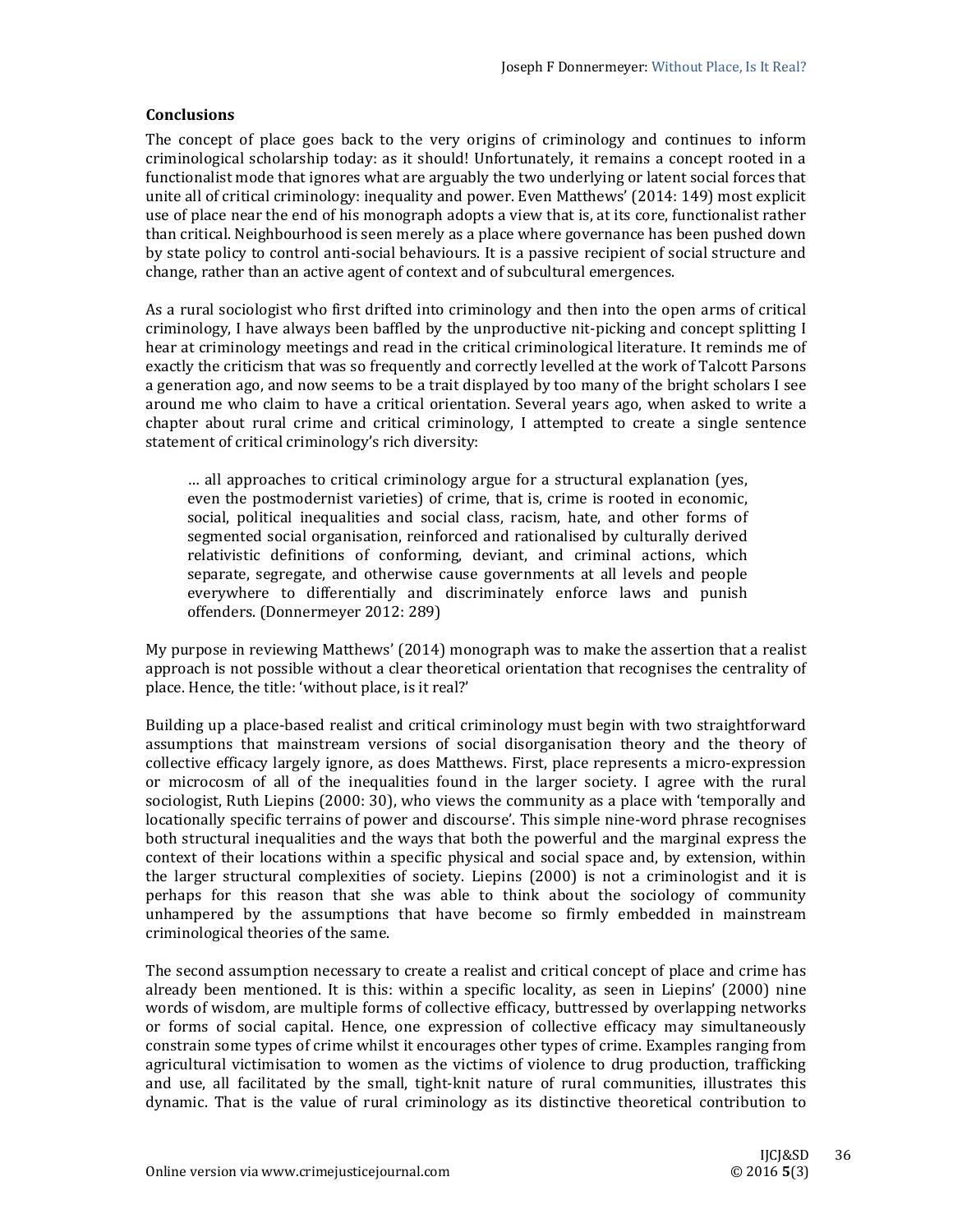mainstream criminology and critical criminology as well (Donnermeyer, Scott and Barclay 2013). 

A corollary to the second assumption is that, conceptually, individual actors can now be seen more clearly as having opportunities to participate simultaneously in multiple forms of collective efficacy *vis*-*à*-*vis* multiple networks/social capital. Hence, the contextual reality about how and why some people commit crime, as well as the actions of victims (from attempts at prevention to forms of resistance in relationship to forms of hegemonic power) can be more explicitly recognised.

Robert Frost  $(1874-1963)$  composed an oft-cited poem about coming to a place along a by-way where a seemingly trite decision gains lifelong importance. It is titled *The Road Not Taken*. The poem concludes: 'Two roads diverged in a wood, and I - I took the one less traveled by, And that has made all the difference'. Perhaps if Matthews (2014) had devoted his monograph to informing the reader more about what a realist criminology is, and less about what it is not, he would have recognised the centrality of place. He would have taken the road 'less traveled by', and what a difference it would have made!

*Correspondence:* Dr Joseph F Donnermeyer, Professor Emeritus, School of Environment and Natural Resources, The Ohio State University, Columbus, Ohio 43210, USA; Adjunct Professor, School of Justice, Faculty of Law, Queensland University of Technology, Brisbane, Australia. Email: donnermeyer.1@gmail.com.

 

 $1$  Williams (1893-1963) was quoting philosopher John Dewey (1859-1952), but expressing thoughts about the embeddedness of human experience in the nexus of everyday life (Conarroe 1991).

<sup>&</sup>lt;sup>2</sup> Here are two examples of missing an opportunity to consider fully the role of place in realist criminology from Matthews' (2014) book. The first is on page 33: 'The problem of crime is not reducible to acts but is a process of action and reaction involving specific social groups and the interaction between them, their relative social and geographical proximity and the type of threat they generate'. Proximity indeed, but where is the recognition of place as a contextualisation of these diverse social groups, interactions and reactions. The second is on page 97, where he dismissively criticises cultural criminology: 'Thus, although cultural criminologists provide detailed and often colourful depictions of aspects of popular culture, they often fail to locate them within the wider cultural contexts from which they have emerged, or to identify the detailed workings of the institutions of social control'. If Matthews (2014) had used a place-based approach to revive realist criminology, he could instead turn this weakness into an opportunity to add value to the work of cultural criminology through synthesis, not dismissal and exclusion. 

<sup>&</sup>lt;sup>3</sup> The structural antecedent version of social disorganisation theory mostly uses census and other secondary forms of aggregated population indicators as proxies for cohesion, or lack thereof, of a community. The systemic version of social disorganisation theory attempts to measure more directly the cohesion of a place, such as by measures of ties and interactions between neighbours and neighbourhood-based networks. These factors are seen as mediating the relationships between the antecedent variables and social control, which in turn, affects offending (Bursik 1989; Kubrin 2009). 

<sup>&</sup>lt;sup>4</sup> Auburn is the principal city of Lee County, Alabama, US. It was named for the village in Oliver Goldsmith's poem. Located there is the former Alabama Polytechnic University, which officially changed its name to Auburn University in 1960. Auburn University displays the same dynamics of power and inequality that mark all places throughout their histories, and that link the local to the macro. For example, the university did not admit African-American students until 1963, over 100 years after its founding in 1856.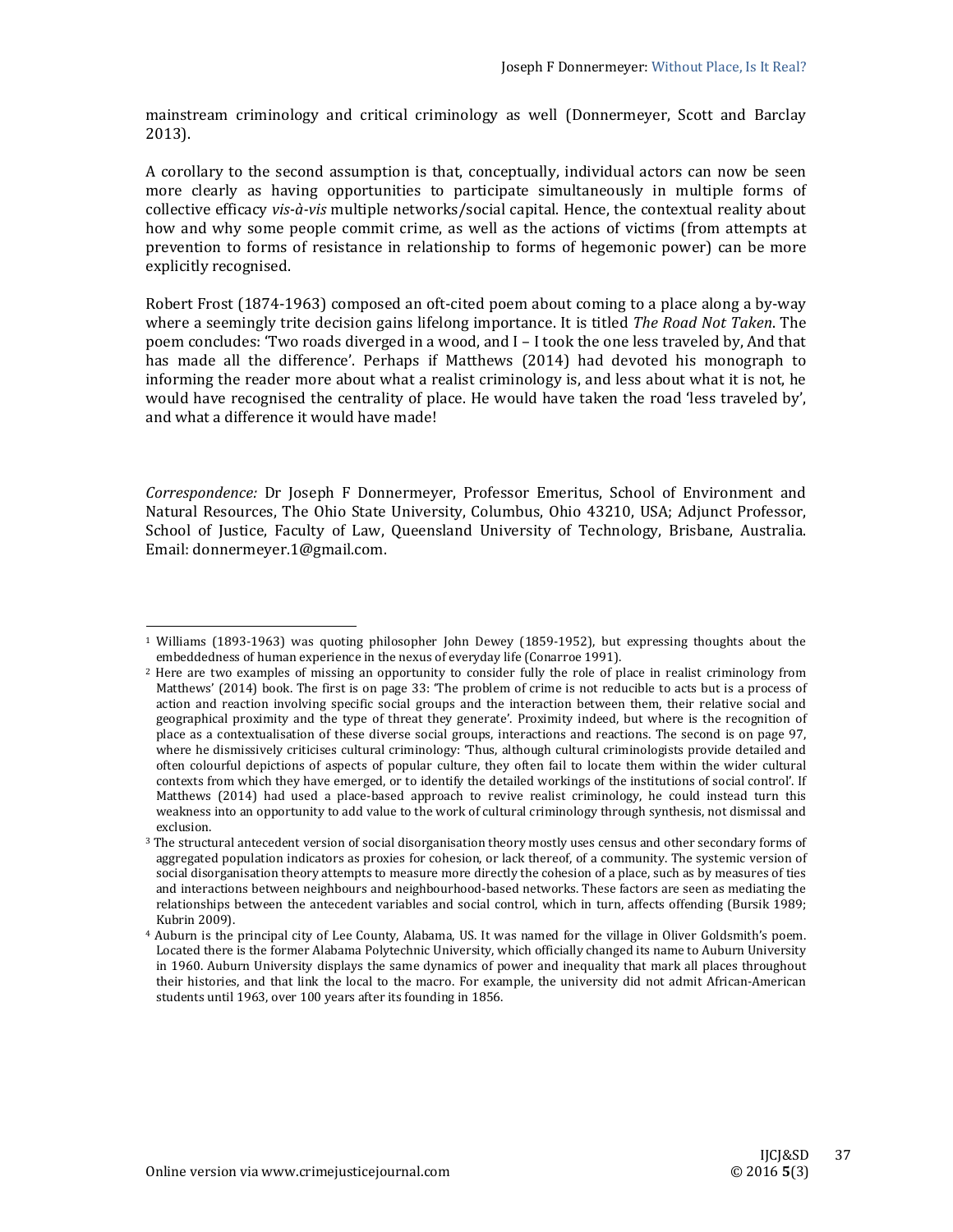### **References**

- Allison A, Barrows H, Blake CR, Carr AJ, Eastman AM, and English HM Jr. (1983) *The Norton Anthology of Poetry*, 3rd edn. New York: WW Norton & Company.
- Barclay E, Donnermeyer J and Jobes P (2004) The dark side of *gemeinschaft*: Criminality within rural communities. *Crime Prevention and Community Safety* 6(3): 7‐22. DOI: 10.1057/palgrave.cpcs.8140191.
- Bhattacharyya M, Bedi AJ and Chhachhi A (2011) Marital violence and women's employment and property status: Evidence from North Indian villages. *World Development* 39(9): 1676-1689. DOI: 10.1016/j.worlddev.2011.02.001.
- Bourgois  $P(2000)$  Disciplining addictions: The bio-politics of methadone and heroin in the United States. *Culture, Medicine and Psychiatry* 24(2): 165‐195. DOI: 10.1023/A:1005574918294.

Bourgois P (2003) Crack and the political economy of social suffering. *Addiction Research and Theory* 11(1): 31‐37. DOI: 10.1080/1606635021000021322. 

- Bursik [r R] (1999) The informal control of crime through neighborhood networks. *Sociological Focus* 32(1): 85‐97.
- Carrington J and Scott J (2008) Masculinity, rurality and violence. *British Journal of Criminology* 48(5): 641-666. DOI: 10.1093/bjc/azn031.
- Carrington K, McIntosh A, Hogg R, and Scott J (2013) Rural masculinities and the internalisation of violence in agricultural communities. *International Journal of Rural Criminology* 2(1): 3-24. Conarroe J (1991) Six American poets. New York: Vintage Books.
- Cummings EE (1959) *100 Selected Poems*. New York: Grove Press.
- DeKeseredy W and Dragiewicz M (2012) Introduction: Critical criminology: Past, present and future. In DeKeseredy W and Dragiewicz M (eds) *Routledge Handbook of Critical Criminology*: 1-8. London: Routledge.
- DeKeseredy W and Schwartz M (2009) *Dangerous Exits: Escaping Abusive Relationship in Rural* America. New Brunswick, New Jersey: Rutgers University Press.
- Donnermeyer JF (2012) Rural crime and critical criminology. In DeKeseredy W and Dragiewicz M (eds) *Routledge Handbook of Critical Criminology*: 290‐302. London: Routledge.
- Donnermeyer  $\sqrt{F(2015)}$  The social organization of the rural and crime in the United States: Conceptual considerations. *Journal of Rural Studies* 39: 160‐170. DOI: 10.1016/j.jrurstud.2014.11.014.
- Donnermeyer JF and DeKeseredy W (2008) Toward a rural critical criminology. *Southern Rural Sociology* 23(2): 4-28.

Donnermeyer, JF and DeKeseredy W (2014) *Rural Criminology*. London: Routledge.

Donnermeyer  $\overline{F}$ , Scott I and Barclay E (2013) How rural criminology informs critical thinking in criminology. *International Journal for Crime, Justice and Social Democracy* 2(3): 69‐91. DOI: 10.5204/ijcjsd.v2i3.122. 

Edwards E and Donnermeyer JF (2002) Introduction: Substance use in rural communities around the world. *Substance Use and Misuse* 37(5-7): vii-xi.

Gagne PL (1992) Appalachian women: Violence and social control. *Journal of Contemporary Ethnography* 20(4): 387‐415. DOI: 10.1177/089124192020004001. 

- Gans HJ (1962) *The Urban Villagers: Group and Class in the Life of Italian‐Americans.* New York: Free Press of Glencoe.
- Garriott W (2011) *Policing Methamphetamine: Narcopolitics in Rural Americ*a. New York: New York University Press.
- Goldsmith W (2002) *The Deserted Village*. New York: Gallery Books.
- Hall S, Critcher C, Jefferson T, Clarke J and Roberts B (1978) *Policing the Crisis: Mugging, the State, and Law and Order.* London: The MacMillan Press Ltd.
- Hogg R and Carrington K (2006) *Policing the Rural Crisis*. Annandale, New South Wales: Federation Press.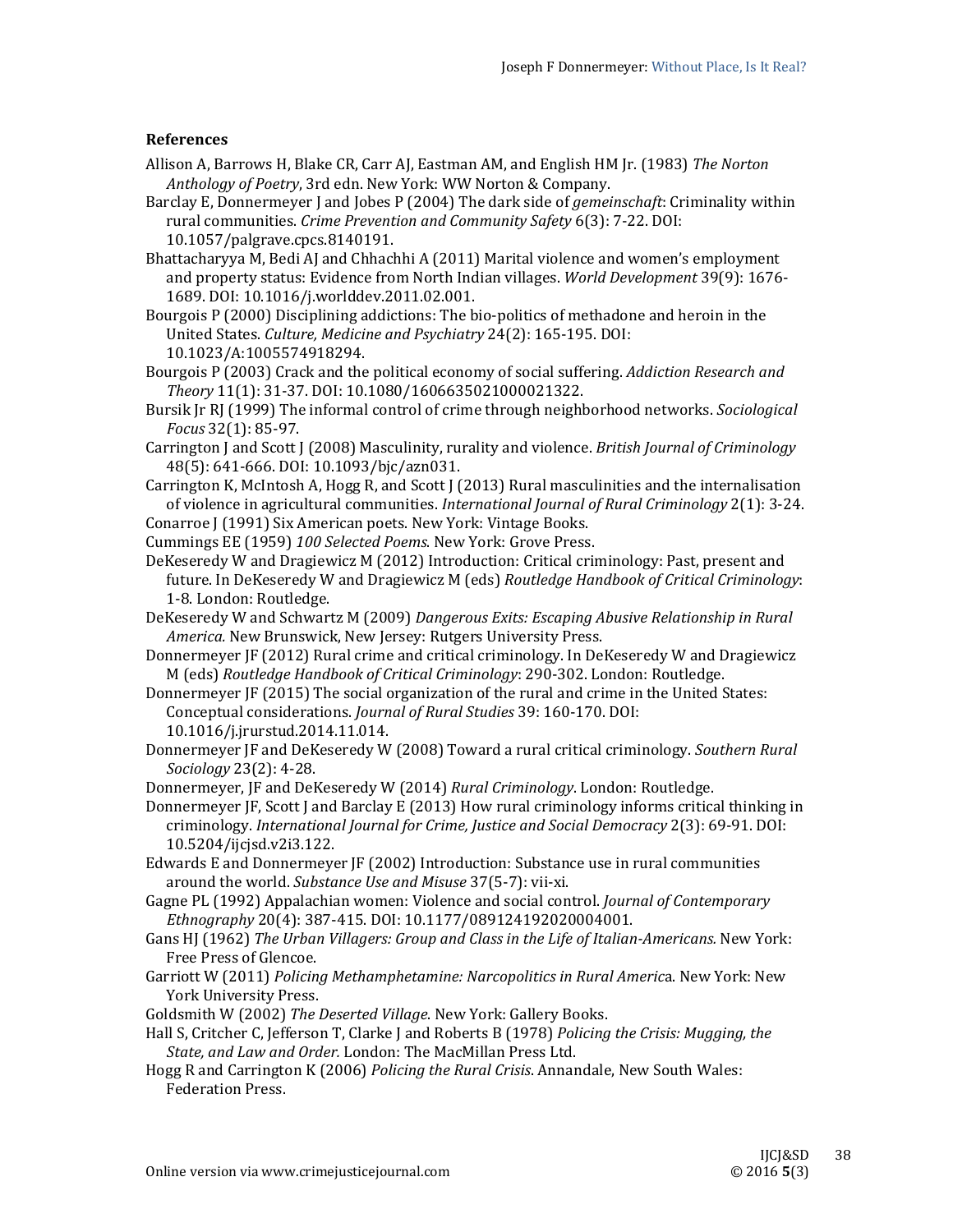- Jewkes R, Dunkle K, Koss MP, Levin JB, Nduna M, Jama N and Skiweyiya Y (2006) Rape perpetration by young, rural South African men: Prevalence, patterns and risk factors. *Social Science and Medicine* 63(11): 2949‐2961. DOI: 10.1016/j.socscimed.2006.07.027.
- Johnston LD, O'Malley PM, Miech RA, Bachman JG and Schulenberg JE (2015) *Monitoring the Future National Survey Results on Drug Use: 1976‐2014: Overview, Key Findings on Adolescent Drug Use.* Ann Arbor, Michigan: Institute for Social Research, The University of Michigan.
- Kaylen M and Pridemore W (2012) Systemically addressing inconsistencies in the rural social disorganization and crime literature. *International Journal of Rural Criminology* 1(2): 134-152.
- Kornhauser RR (1978) *Social Sources of Delinquency: An Integrated Appraisal of Analytical Models*. Chicago: University of Chicago Press.
- Krishnan S (2005) Do structural inequalities contribute to marital violence? Ethnographic evidence from rural south India. *Violence Against Women* 11(6): 759-775. DOI: 10.1177/1077801205276078.
- Kubrin  $C(2009)$  Social disorganization theory: Then, now, and in the future. In Krohn M, Lizotte, A and Hall G (eds) *Handbook of Crime and Deviance*: 225‐236. New York: Springer.
- Liepins R (2000) New energies for an old idea: Reworking approaches to 'community' in contemporary rural studies. *Journal of Rural Studies* 16(1): 23-35. DOI: 10.1016/S0743-0167(99)00042‐X.
- Lilly JR, Cullen FT and Ball RA (2015) *Criminological Theory: Context and Consequences*, 6th edn. Los Angeles, California: Sage.
- Matthews R (2014) *Realist Criminology*. New York: Palgrave MacMillan.
- McKinney JC (1966) Constructive *Typology and Social Theory*. New York: Appleton-Century-Crofts.
- Mills C Wright (1959) The Sociological *Imagination*. New York: Oxford University Press.
- Russell B (1945) *A History of Western Philosophy*. New York: Simon and Schuster.
- Sampson R (2012) *Great American City: Chicago and the Enduring Neighborhood Effect.* Chicago, Illinois: University of Chicago Press.
- Schwendinger H, Schwendinger  $IR$  and Lynch MJ (2002) Critical criminology in the United States: The Berkeley School and theoretical trajectories. In Carrington K and Hogg R (eds) *Critical Criminology: Issues, Debates, and Challenges*: 41‐72. Portland: Willan Publishing.
- Shaw CR and McKay HD (1942) *Juvenile Delinquency and Urban Areas*. Chicago: University of Chicago Press.
- Srinivasan S and Bedi AS (2007) Domestic violence and dowry: Evidence from a South Indian village. *World Development* 35(5): 857‐880. DOI: 10.1016/j.worlddev.2006.08.005.
- Stallwitz A (2014) Community-mindedness: Protection against crime in the context of illicit drug culture? *International Journal of Rural Criminology* 2(2): 166‐208.
- Strauss MA and Gelles RJ (1986) Societal change and change in family violence from 1975 to 1985 as revealed by two national surveys. *Journal of Marriage and Family* 48(3):465-479.
- Substance Abuse and Mental Health Services Administration (2014) *Results from the 2013 National Survey on Drug Use and Health: Summary of National Findings.* Rockville, Maryland: Substance Abuse and Mental Health Services Administration.
- Taylor L, Walton P and Young J (1973) The New Criminology: For a Social Theory of Deviance. London: Routledge and Kegan Paul.
- Tönnies F ([1887] 1955) *Community and Society*. London: Routledge and Kegan Paul.
- Wacquant L (1993) Urban outcasts: Stigma and division in the black American ghetto and the French urban periphery. *International Journal of Urban and Regional Research* 17(3) 366‐ 383. DOI: 10.1111/j.1468-2427.1993.tb00227.x.
- Wacquant L (2008) *Urban Outcasts: A Comparative Sociology of Advanced Marginality*. Cambridge, United Kingdom: Polity Press.
- Websdale N (1995) Rural women abuse: The voices of Kentucky women. *Violence Against Women* 1(4): 309‐338. DOI: 10.1177/1077801295001004002.
- Websdale N (1998) *Rural Women Battering and the Justice System: An Ethnography*. Thousand Oaks, California: Sage.